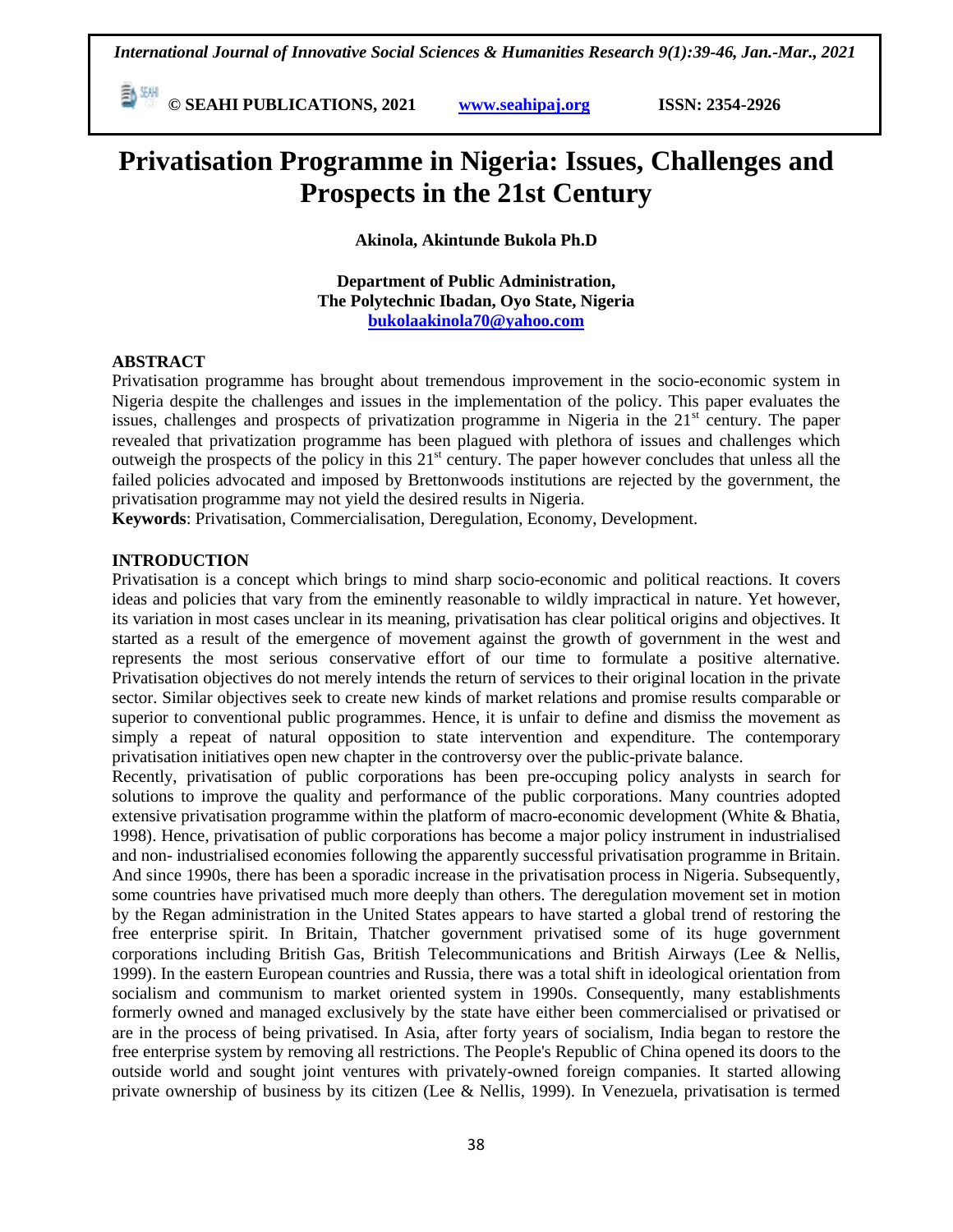capitalization while Brazilians call it flexibilisation. In other countries such as Argentina and Mexico, where it has worked, different tags have been adopted but the aim and purpose have embraced the idea of privatisation.

In 1988, the then Military government in Nigeria promulgated a decree establishing the Technical committee on privatisation and commercialization. (TCPC) to undertake the task of reforming public corporations, as an integral and critical component of the Structural Adjustment Programme (SAP) which was started in 1986. Up to the end of 2008, eighteen different methods of privatisation had been used in Africa. Because they have different consequences on ownership and on outcomes, it is useful to group them by the type of transaction such as, sales of shares, sales of assets, management and employee buyouts, transfers, equity dilutions, Joint Ventures, restitutions, liquidations, leases, concessions and management contracts. Privatisation thus includes any transaction that results in a government ceding ownership control by decreasing its equity stake from 50 percent or more to less than 50 percent. (Jerome 2008). In 1999, the federal government enacted the public enterprises (privatization and commercialization) Act of 1999, which enacted the National Council on privatisation under the chairmanship of the then vice president. Therefore, the Act also established the Bureau of Public Enterprises (BPE) as the secretariat of the National Council on privatization.

By the beginning of 21st century, hardly a country in the world did not have a privatisation programme. Many countries learned from the experience of the early leaders. These included the techniques of writing off past debts, allocating shares to workers, splitting monopolies into competing elements and establishing new regulatory agencies to calm public fears about the behaviour of the newly privatised operations. This paper however evaluates the Nigeria's privatisation programme in this 21<sup>st</sup> century.

### **Conceptual and Theoretical Frameworks**

Privatisation is one of the major forms of decentralisation which implies total public sector withdrawal from anything to do with providing a particular service. Hence, privatisation is used to refer to the transfer of control of public utilities to the private enterprises. Also, privatisation is used to describe an array of actions designed to broaden the scope of private sector activity, or assimilation by the public sector of efficiency enhancing techniques generally employed by the private sector. It embraces therefore, not only the outright or partial transfer of assets from the public to the private sector, but also all arrangements designed to involve the private sector in the design, construction, operation, maintenance and enhancing public services. In this regard, privatisation came in to support some services in which the government is not providing at all or those providing inadequately and those providing well but not geographically distributed. Moreover, privatisation can be seen as the process by which the production of goods or services is removed from the government sector of the economy. This has been done in a variety of ways, ranging from the public sales of shares in previously public corporations to the use of private businesses to perform government work under contract. Hence, privatisation is the disengagement of the state from those business activities that are best done by the private sector with the overall aim of achieving economic efficiency.

Spencer, (1993) states that privatisation is emotive, disliked by many of its proponent and ambiguous. Hence, strong political feelings are engendered between politica1 parties of the right and left. There is often trade union opposition and private sector support. He further stresses that it is ambiguous because it is used synonymously with the term contracting out. However defined, the state retains some degrees of control through the specification and tendering processes, it implies the need to monitor and evaluate contracted services. It also implies a time limit on a let contract after which the position can be reviewed. But to Spencer, privatisation implies total public sector withdrawal from anything to do with providing a particular service. According to him, a further confusion with privatisation is that it is often used to incorporate transfer to the voluntary sector as well as to private enterprises. Spencer generally believes that the privatisation debate is enlivened with concept of value for money, efficiency and effectiveness, freedom from state control as well as parallel concerns with curtailing public spending and the associated search for alternative forms of service delivery. He further explains that at the centre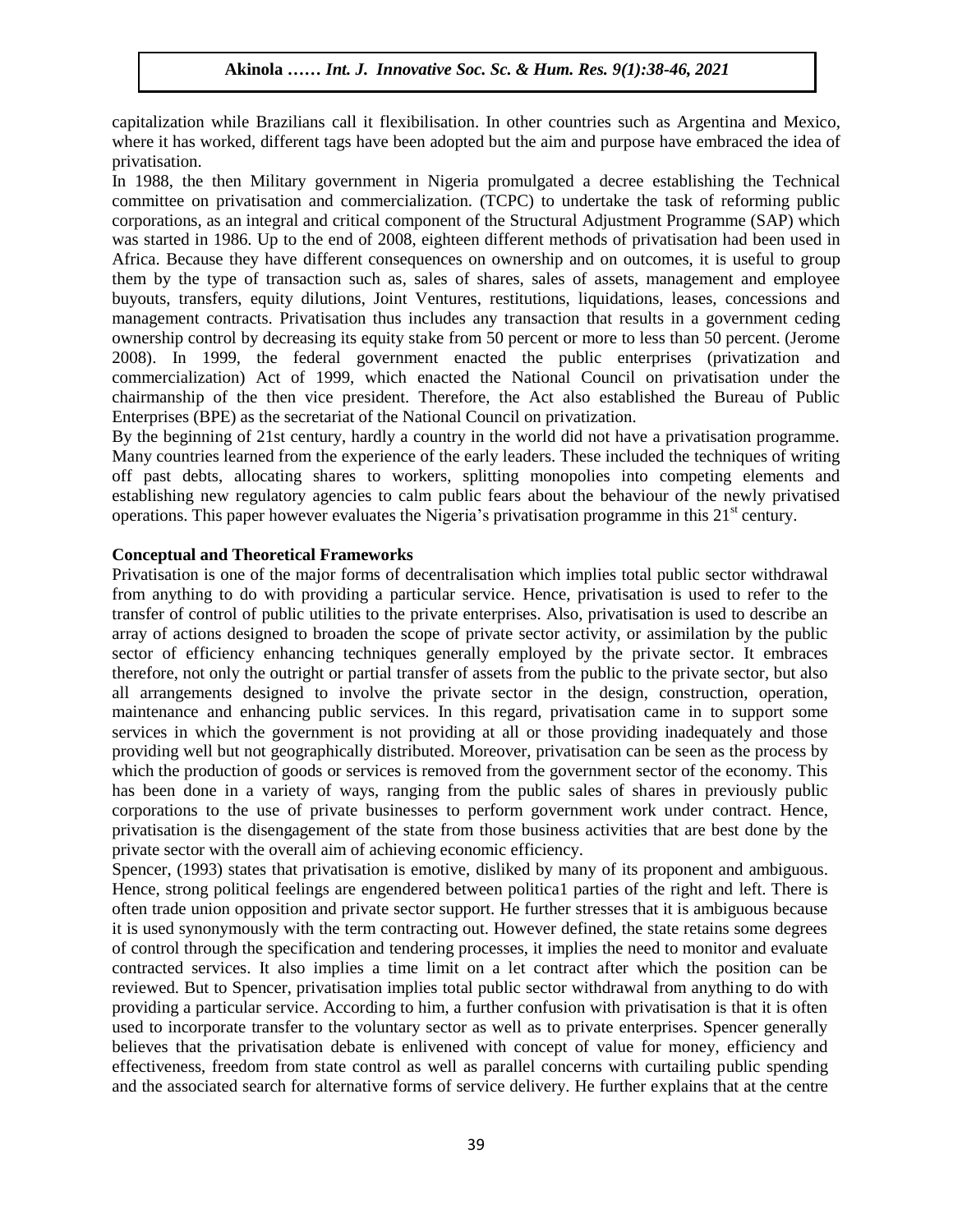of the debate lies essentially the political rather than economic question of the proper role of the state and its organs in a nation's activities.

According to Ayodele (1996) there are several scenarios of the privatisation aimed at the attachment of economic efficiency that are usually brought into cause policy confusions. For example, at one extreme end of such policy scenario is where some public utilities are maintained in the light of the need to develop a public corporation sector that would be the engine of economic growth and development. Under this scheme according to him, government remains free to compete with the private sector and participate in any economic activity in any sector of the national economy. This process of reform usually called the re-organisationist approach to the privatisation programme. Besides, there is the growth oriented re-organisationist approach in which privatisation is restricted to the non-utilities public corporations alone. With this scheme, all public corporations producing social services are privatised while sparing public utilities in order to use their products to develop a vibrant private sector economy. Under this scenario according to him, the tariffs of unprivatised corporations will be controlled to avoid the initiation of cost-push inflationary process.

Consequently, White and Bhatia (1998) posited a number of approaches which have been adopted for planning and implementing privatisation, including a variety of institutional models. Some institutional models have evolved in ways that have resulted in fragmented efforts and weak implementing agencies. Agencies generally suffer from a lack of sufficient Legal Authority and insufficient resources on one hand, and from government interference and delay on the other. If the privatisation process according to them is to be efficient and transparent, a strong central agency should be established that is empowered, independent and provided with adequate resources. Based on their position, White and Bhatia related privatisation to governments selling some or all of their equity interests in specified corporations as in the case in Nigeria. Moreover, they further described privatisation as an intensely political process involving players from the executive, legislative and judicial branches of government as well as private sector representation of public corporations to be successful. According to them, political leadership at the highest level must demonstrate commitment to the process; and a structural process for executing and coordinating privatisation transactions must be in place. While privatisation may be a political process in terms of policy determination in the opinion of White and Bhatia, it is a business process when it comes to implementation.

Adebusuyi (1999) indicates that privatisation may involve non-divestiture and divestiture options. According to him, non-divestiture options include management privatisation, such as management contract, leasing and operating concessions, restructuring commercialisation, joint venture between public and private corporations and contracting out of public services, while divestiture options include direct sale, full or partial, to general investors, private placement with strategic investors or joint venture partners, public share offerings on stock markets, public auctions (usually for small public corporations) and sales of employees or management teams through employee share ownership plans, management or employee buy-out internal privatisation.

Obaji (1999) however classifies privatisation into two. One: full privatization; which means the divestment by the government of all its financial exposures in the designated corporations. Two: partial privatization; which means divestment by the government of part of its financial exposures in the designated corporations. Obadan (2000) holds the opinion that privatisation is not an end in itself, but a means to get government interest in fostering a new division of labour between the public and the private sectors in order to increase the efficiency and contribution to development of both sectors. Also, that the success of privatisation should be judged not in terms of the sale or the contract itself or the price paid to government or even the survival or expansion of the corporation sold but rather, on the basis of whether these are not benefit to the economy.

According to Dickson (2001) privatisation takes a number of meanings including the full or partial sale of public sector corporations, the sale of government-owned assets, the opening of certain markets to private sector competition and government-private sector joint venture infrastructure projects. Therefore, privatisation is the disengagement of the state from those, business activities that are best done by the private sector with the overall aim of achieving economic efficiency. Abdullahi (2006) highlights some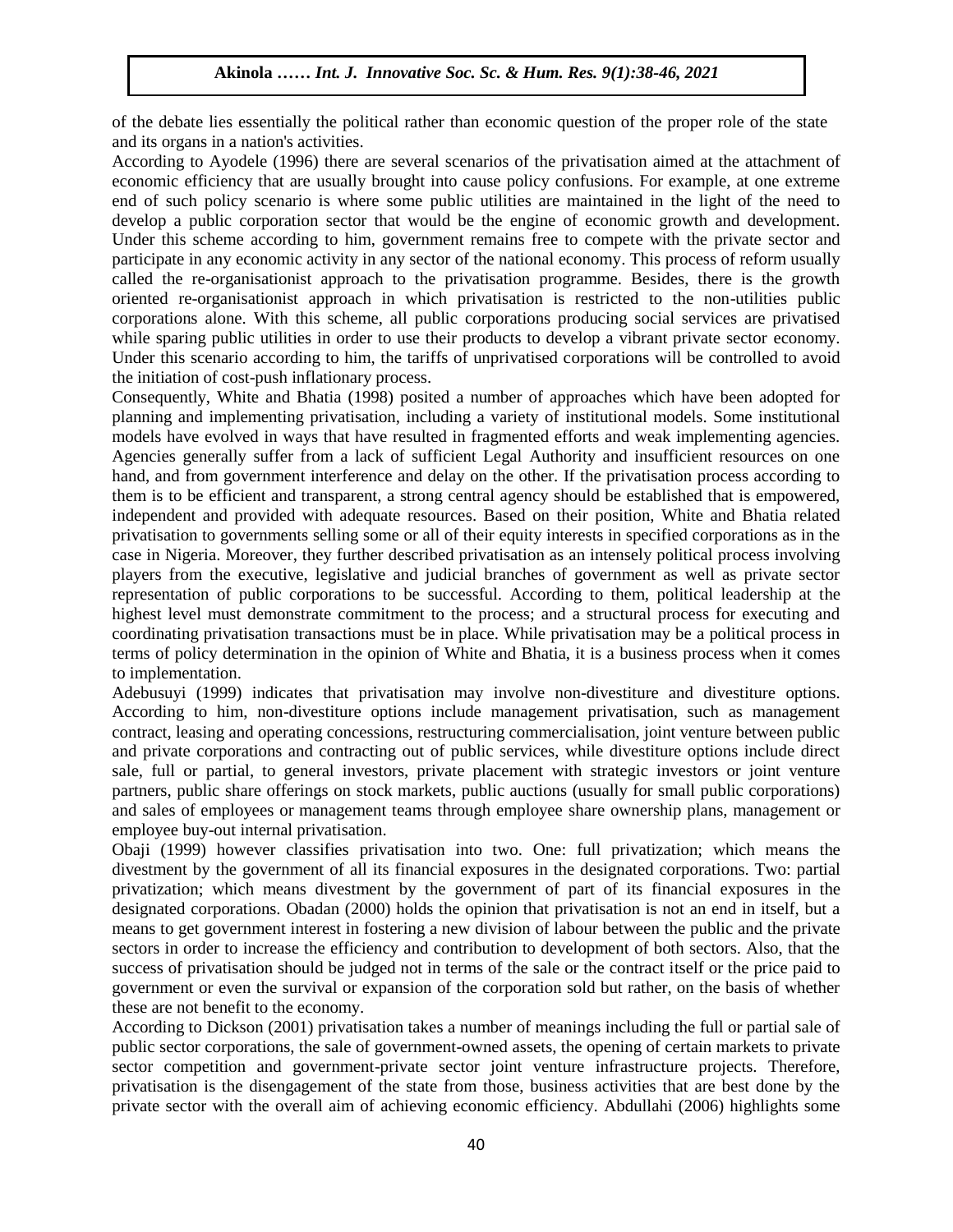approaches to solving the problems that may emanate from privatisation of public corporations as follows: public offering of shares, private sales of shares, individual sale of assets, introduction of new private investment into government-owned corporations and management employee buy-out. Martin and Parker (2007), assess the impact of privatisation on eleven major firms privatized in the United Kingdom in the 1980s, using several performance indicators that include profitability, and technical efficiency. Therefore, according to the authors, the evidence indicates that privatisation had mixed results in Britain. While most of the corporation's record increased productivity growth after privatisation, the result is disappointing in some of the cases.

Jerome (2008) describes privatisation as the permanent transfer of control, as a consequence of transfer of ownership right from the public to the private sector. Therefore, privatisation also entails a transfer of the provision of a good or service from public to private sector, with the government retaining the ultimate responsibility from providing the service. And the prime examples of this type of privatisation according to him are subcontracting; management contracts, leases and concessions, as well as build operate and transfer schemes. Anyebe (2011) saw privatization as a process of returning public owned assets to the private sector usually where control of an activity is passed from the public sector to the private sector by means of issue of shares. He went further to describe privatization as a reduction in production, provision, subsidies or regulation or indeed any combination of these instruments, while Ogundiya, Olutayo and Amzat (2011) viewed privatization as the incidence or process of transferring ownership of business from the public sector to the private sector. In the opinion of Ezeani (2014), the concept is a deliberate government policy of stimulating economic growth and efficiency by reducing state interference and broadening the scope of private sector activity through one or all of the following strategies. Transfer of state owned assets to private ownership through the sales of shares, private control or management of state owned assets, encouraging private sector involvement in former public activity and shifting decision making to agents operating in accordance with market indicators.

Solanke (2012) sees it as involving the sale of operation, granting vouchers to serve recipient or contracting out which ever ways it is defined the main idea is the changing of business status service, industry from government or state or public to private ownership or control. It could be full or partial. Full or complete privatization would mean the complete transfer of ownership and control of a government enterprise or assets to the private sector. In addition, Abdullahi (2014) notes that privatization as the divestment from state-owned enterprises and transfer of ownership to private holding by government as a consequence of their poor economic performance and provision of inefficient services. He argues that privatization of public enterprises is based on the premise that private sector is an instrument for realising productive; allocate efficiency and higher economic growth in a society. Savas (2000) points out that the primary goal of any privatization effort is, or should be, to introduce competition and market forces in the delivery of public services.

Studies have shown that privatization which refers to the divestment of the government of its ordinary shareholding from a state-owned enterprise promises better provision of goods and services at lower cost in a society (Devroye, 2013: Slyke, 2013: Nwokoma, 2015). Privatization could be partial or total. It is total when government decided to completely divest its holdings from an enterprise and leave same in the hands of the private sector to manage. It becomes partial privatization when government decides to transfer majority shares of state-owned enterprise to the private sector management while still retaining part ownership of the enterprise (Gberevbie, 2016). Partial privatization of public enterprises could take place in a situation whereby government feels that due to the sensitive nature of the enterprise to the wellbeing of the people, decides to retain some shares. One common feature of a privatized enterprise whether partial or total is the fact that the management of such enterprise becomes the preserved of the private sector, and organised for the purpose of profit-making (Gberevbie, 2016).

In the word of Soyebo (2011), privatization is the change of former state owned business to private ownership and control" on the other hand Schaider and Jager, (2017) saw privatization first as a transformation of property rights regimes, and secondly, as the reduction of public control. Consequently, privatization entails a transformation of the property right regime in the sense that rights of control are reallocated. Rights of control which more or less have been dispersed in the public decision-making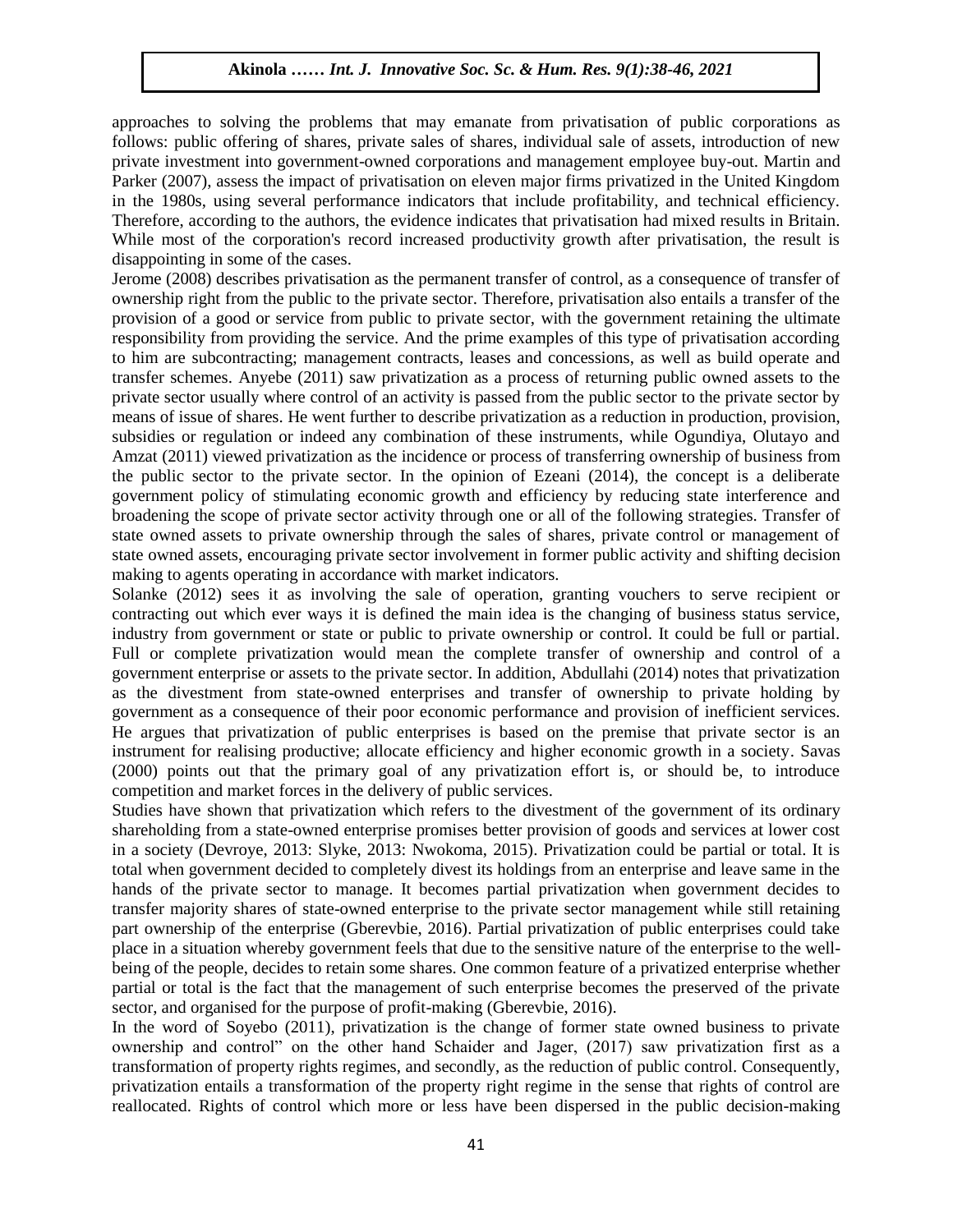structure, now become concentrated on a singly private person, private organisation or a collective of shareholders partially controlling such a private organisation (Scheider & Jager, 2017).

According to Onah (2018) privatization is a means of relying more on the private institutions of society and less on government to satisfy people's needs or it applies to a deliberate policy to reduce the role of government and subsequently expand the role of the private sector. To Zyyad (2008) in Onah (2018) privatization means the transfer of government owned shareholding in designated enterprises to private shareholders comprising individuals and corporate bodies. Broadly defined, privatization is an umbrella term to describe a variety of policies which encourage competition and emphasise the of market forces in place of statutory restrictions and monopoly powers. The first definition relates to programmes of privatization without structural adjustment, such as it has been in the most developed countries, e.g UK, France etc, the second definition relates to a programme of privatization as an integral part of a structural adjustment programme, such as in Nigeria during the military government headed by General Babangida.

The theoretical background of the privatisation policy is rooted in both classical liberal and neo-liberal economic theories. Adam Smith attempted to determine what factors were responsible for economic development and what policy measures could be undertaken to create an environment favourable to rapid growth. He clearly defined the role of the state as distinct from the economic sphere, and that the state should only undertake roles such as protection of life and properties, while the economy is left in the hands of private individuals. Adam Smith's thesis clearly divorced the state or government from engaging in any form of economic activities or business. He was strongly against planned economy because an economy will only perform efficiently in the free market of demand and supply. Government must not venture into investment business like setting up of corporations. Neo-Liberal theorist further buttress the case for privatisation in contemporary times as they argued that the competitive forces which are to be found in markets rather than bureaucracy produce a superior allocation of resources. Privatisation, it is said will provide greater incentives for cost minimisation, encourage more effective managerial supervision and stimulate greater employee effort. The performance of privatised enterprises will be judged in terms of profits and the return on capital.

#### **Implementation of Privatisation Policy in Nigeria**

Before the implementation of privatisation policy in Nigeria is examined, it is on record according to Abdullahi (2006) that the post 1980 privatisation is not the first in Nigeria. In the early 1950s and 1960s, there was an intense campaign for the pioneer palm oil mills, originally started by governments to accelerate palm oil production for export, to be sold to individuals and groups. They were sold under the guise that their efficiency would be improved if ownership shifted to the private sector. According to Abdullahi however, it did not take long time for these companies to disappear thus leaving the palm oil industry to be stagnated and thereafter retrogressing. As part of the economic measures adopted by the Buhari/Idiagbon Military government to address the structural problems confronting the country's economy, decision to privatise some public corporations particularly in the agricultural sector was taken. Towards this end, eighteen public corporations were privatised between 1984 and 1986. The corporations were sold through asset stripping to people in the areas where such projects were located. The federal ministries of Agriculture and Transport affected the sales.

Abdullahi (2014) Privatisation in Nigeria was formally introduced by the privatisation and commercialisation act of 1988, which later set up the Technical Committee on Privatisation and Commercialisation (TCPC) with a mandate to privatize 111 public corporations and commercialise 34 others. In 1993, having privatised 88 out of the 111 corporations listed in the decree, the TCTC concluded its assignment and submitted a final report. Based on the recommendations of the TCTC, the then Federal Military Government promulgated the Bureau of Public Enterprises Act of 1993, this repealed the 1988 Act and set up the Bureau for Public Enterprises (Privatisation and Commercialisation) Act, which created the National Council on privatization. Following the return to civil rule in May 1999, the second round of privatization programme commenced. The Legal framework for the programme remained the Public Enterprises (Privatisation and Commercialisation) decree No. 28 of 1999, as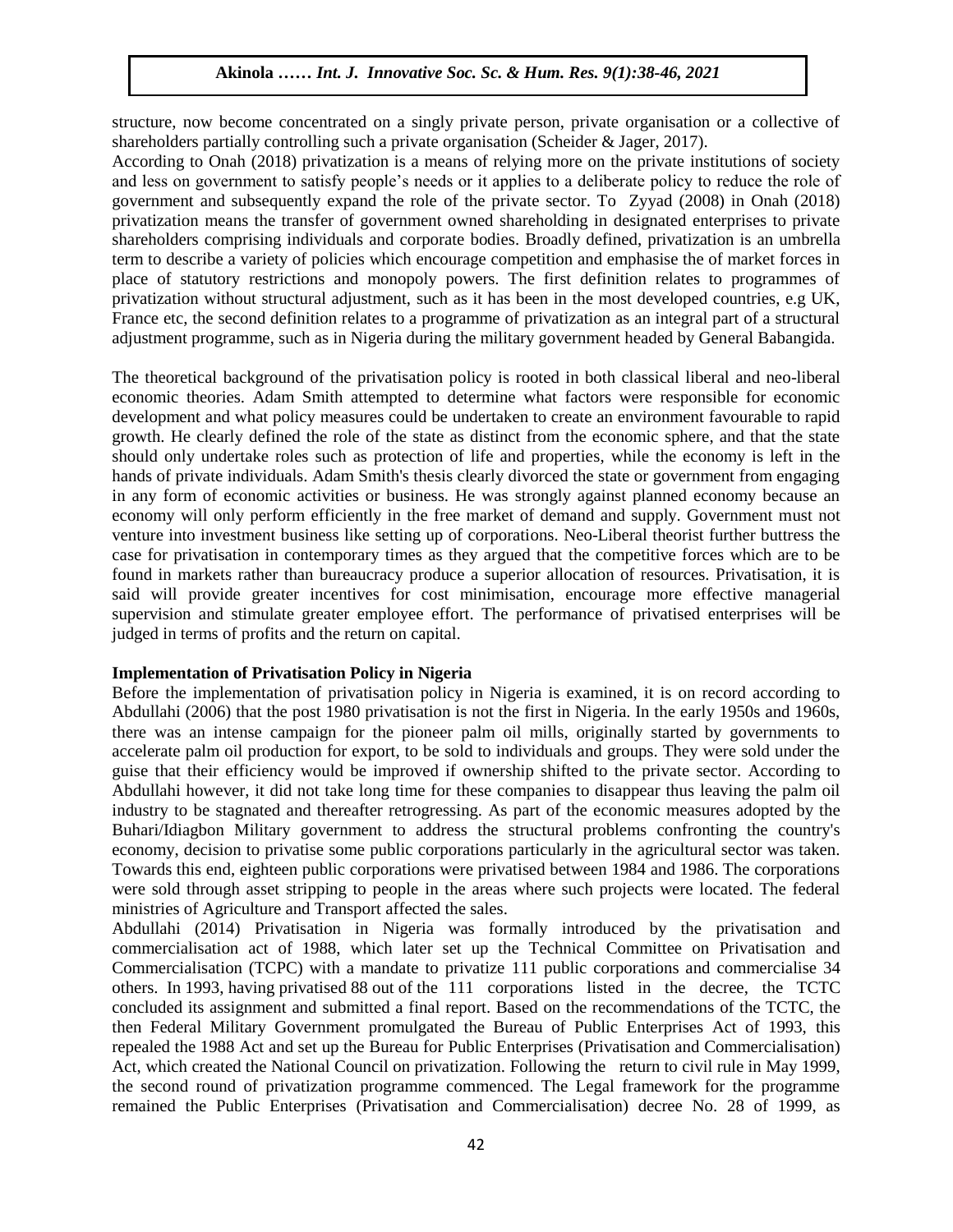hurriedly promulgated by the last military administration. The decree spelt out the enterprises to be privatised and commercialised with the desired mode of doing it. The decree also provides for the establishment of the National Council on privatisation (NCP), as the policy making organ and the Bureau of Public Enterprises (BPE), as its secretariat. The NCP has the responsibilities for setting the guidelines and policies for the privatisation and commercialisation programme, while the BPE is to serve as the agent for implementing the council's guidelines and policies. In order to learn from the experiences of the first phase, the second phase was tagged "Guided privatisation and commercialization". For effective implementation of the second phase, it was divided into two schedules, with each schedule further divided into two parts.

## **Issues and Challenges Facing Privatisation Programme of Nigeria in the 21st Century**

Based on the fact that the initial impetus for privatisation in Africa came from creditor institutions, especially the IMF and World Bank, as part of the push for Structural Adjustment, many believed that there must be a hidden agenda in the form of economic exploitation. It is principally the conditionality that was attached to privatisation, debt relief and financial assistance that provoked resentment from the public view, especially labour, which viewed privatisation as creditor's initiative. As in some of the other African countries, resentment is intensified because a good number of the larger corporations being privatised are bought over by foreign interests. In short run, privatisation programme in Nigeria now has to continually rise in prices, such that the private sector exploits consumers where there is monopoly or oligopoly power by raising the prices of goods. The issue of higher tariff is actually hurting the poor in Nigeria as a result of privatisation programme. With the removal of subsidy, privatised corporations are compelled to charge full cost recovery, or economic prices for their goods and services. The current instability in the prices of petroleum products in Nigeria today is as a result of the removing of subsidy in the downstream oil sector in Nigeria Obadan (2000).

Ogundiya, Olutayo and Amzat (2011) further argue that privatisation programme in Nigeria has led to loss of jobs in virtually all the sectors of the economy arising from inability of some staff to fit into the new structural arrangements based on privatisation. Similarly, privatisation programme affects staffing in Public Corporations which has always been used as veritable instrument for political patronages and an effective tool for attaining some balancing in the national geo-polity. Right from the onset, the most publicly persistent and organized opposition of privatisation in Nigeria has come from the labour movement. Since, there always have been strikes and counterstrikes against any decision to privatise a government agency. Sometimes workers block or slowdown the privatisation of specific corporations such as the privatisation of the Nigeria National Petroleum Corporation and Power Holding Company of Nigeria before its eventual privatization in November, 2013. What is obvious is that workers are reacting against threatened jobs or possibility that benefits might be jeopardized under new management after privatisation.

In another development, Ezeani (2014) points to the fact that many Nigerians see privatisation process as a form of relinquishing of wealth held in trust for all Nigerians by government to few affluent individuals. At the heart of the criticism of privatisation process in Nigeria is the perception that it has not been fair to the poor and the vulnerable workforce, while benefiting the rich, the powerful, and the privileged, thereby perpetrating poverty. This is the case of the privatisation of the Transcorp Hilton Hotel, NICON insurance, privatization of communication sector which brought about MTN and ECONET in 2000, and other networks such as GLO among others, purported privatisation of Kaduna refineries in 2006, privatization of power generation and distribution in 2010 which were done to benefit the few rich at the detriment of the majority poor Nigerians.

Although privatisation depends on political decisions and approval of government, the implementation itself is highly technical requiring a multiplicity of professional skills. The required portfolio of skills, range from those of Economist, Finance Experts, Accountants, to Lawyers, Engineers, Public Relation Experts etc. In Nigeria, the capacity to mobilize these skills is relatively weak. The Bureau of Public Enterprises is weak in its skills disposition which is making the success of the attempt privatisation of some corporations to be seriously compromised.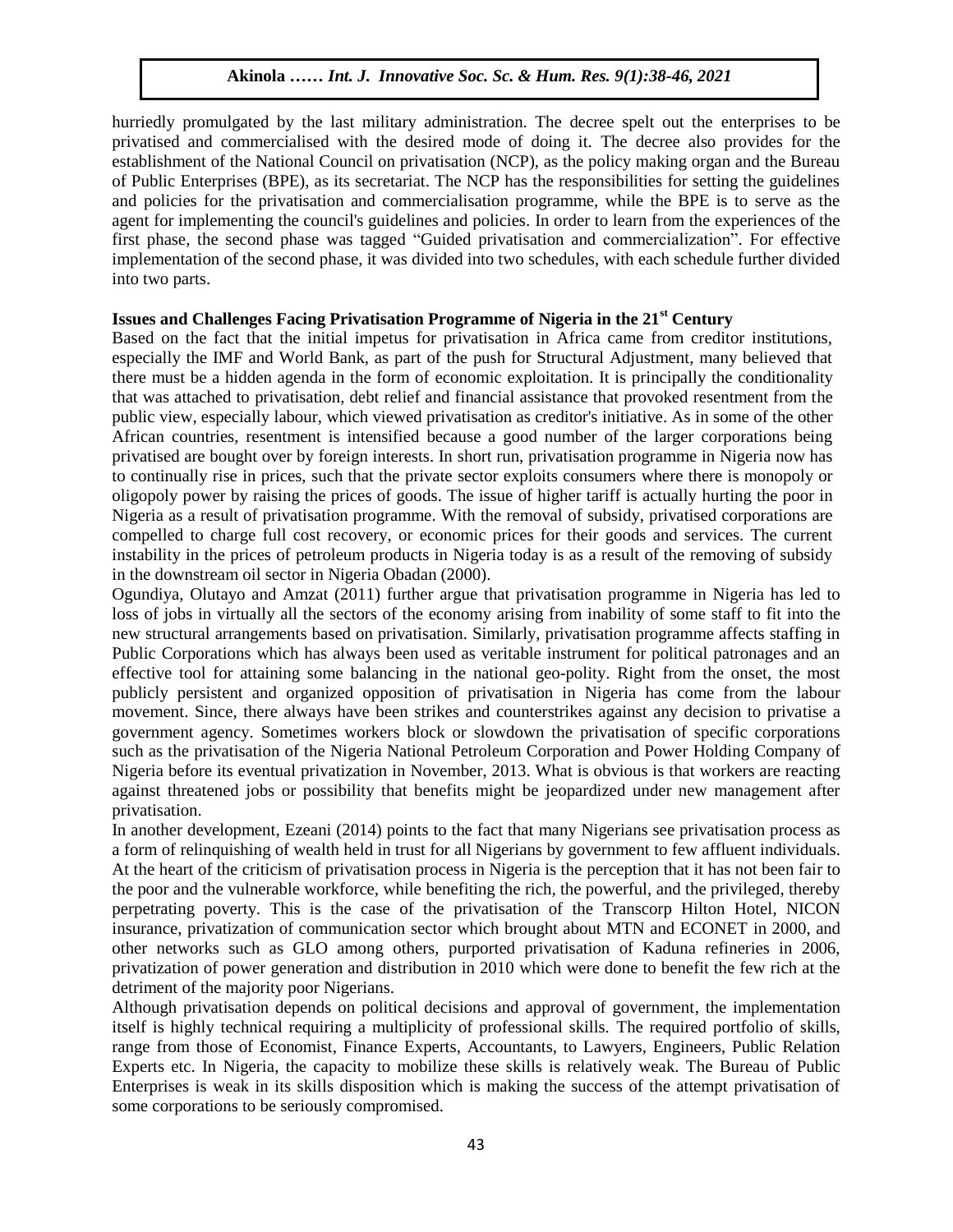Privatisation programme in Nigeria is therefore facing the problem of basic system change which Oji, Eme and Nwachukwu (2014) posit result from people's resistance to change because the future is unknown, and hence feared a change from public sector ownership to private sector ownership and control from highly subsidised public sector enterprise to privatized enterprises, from economic management that must reflect socio-political balancing to one that has to be guided by the interplay of market forces placed on efficient consideration. This informed the withdrawal of the privatisation of Kaduna refineries by Yar'adua's government in 2007.

Some of the problems facing the implementation of privatisation programme in Nigeria today are summarized by Onah (2018) as follows

- i job losses, exploitation of consumers through price hike and low quality of goods and services;
- ii concentration of public assets in the hands of small elite groups and worsening of income health distribution;
- iii subjugation of social objectives, monopoly of the privatisation process by ethnic and other interest groups with easy access to capital; and
- iv lack of transparency and hence corruption and nepotism, as well as foreign domination.

#### **Prospects of Privatisation Programme in Nigeria in the 21st Century**

Generally, the benefit of market versus state allocation of resources has been expounded by economist since the time of Adam Smith. However, Frederick Von Hayeck's passionate critique to welfare state and collectivism have impacted tremendously on policy makers and formed the intellectual basis for the adoption, promotion and implementation of privatisation programme as core economic reform policy in developed economies and some developing countries since late seventies. Privatisations is based on the premise that the private sector is an instrument for realizing protective and allocative efficiency and higher economic growth, while the promotion of efficiency, both economic and social, and is central to privatization Adebusuyi (1999).

Solanke (2012) states that privatisation of some public corporations in Nigeria has led to the economic growth and therefore privatised public corporations are being subjected to the discipline of the market forces and such decisions are based on rational economic performance of these corporations. This invariably improves output and economic growth through greater investment, corporate expansion, improved efficiency, enhanced competition and resultant multiplier effect in the economy. This is the case of the growth of telecommunication Sector of Nigerian economy with the influx of several other communication networks such as Starcom, Reltel, Etisalat, Visaphone etc. apart from the earlier MTN, ECONET (now AIRTEL) and GLO networks.

Abdullahi (2014) privatisation reduces the unemployment problems in Nigeria as a result of growth that usually accompanies greater efficiency in the economy: In Nigeria, privatisation of certain sectors of the economy has led to the reduction of unemployment problem especially education and telecommunication sectors. Establishment of private Universities, Polytechnics, colleges of Education, Secondary and Primary Schools in Nigeria have led to the employment of many graduates. So also the establishments of MTN, AIRTEL, GLO, ETISALAT MULTICHOICE, STARTIMES, SHOPRITE, etc. have resulted in the employment of many Nigerians both skilled and unskilled.

To Omoleke and Adesopo (2015) privatisation improves the general economic environment of Nigeria. Thus, it encourages capital in flows and arrest capital flight. Presently, privatisation is an instrument for attracting foreign capital to Nigeria, where foreign investors are encouraged to acquire interests in privatised public corporations, incremental equity in flows improve the balance of payment position of the country and enhance the value of the currency. Thus indirectly reduces inflation rate, especially the rate attributable to the high cost of imported materials, arising from currency depreciation.

Onah (2018) posits that privatisation leads to the development of entrepreneur spirit in Nigerians. This is obvious in the private sector which many have been crowded out by massive government interest in Power Supply, Water Supply, Telecom, Oil Exploration and Refinery etc, now recognize the benefits of filling the vacuum being created by the exit of the government.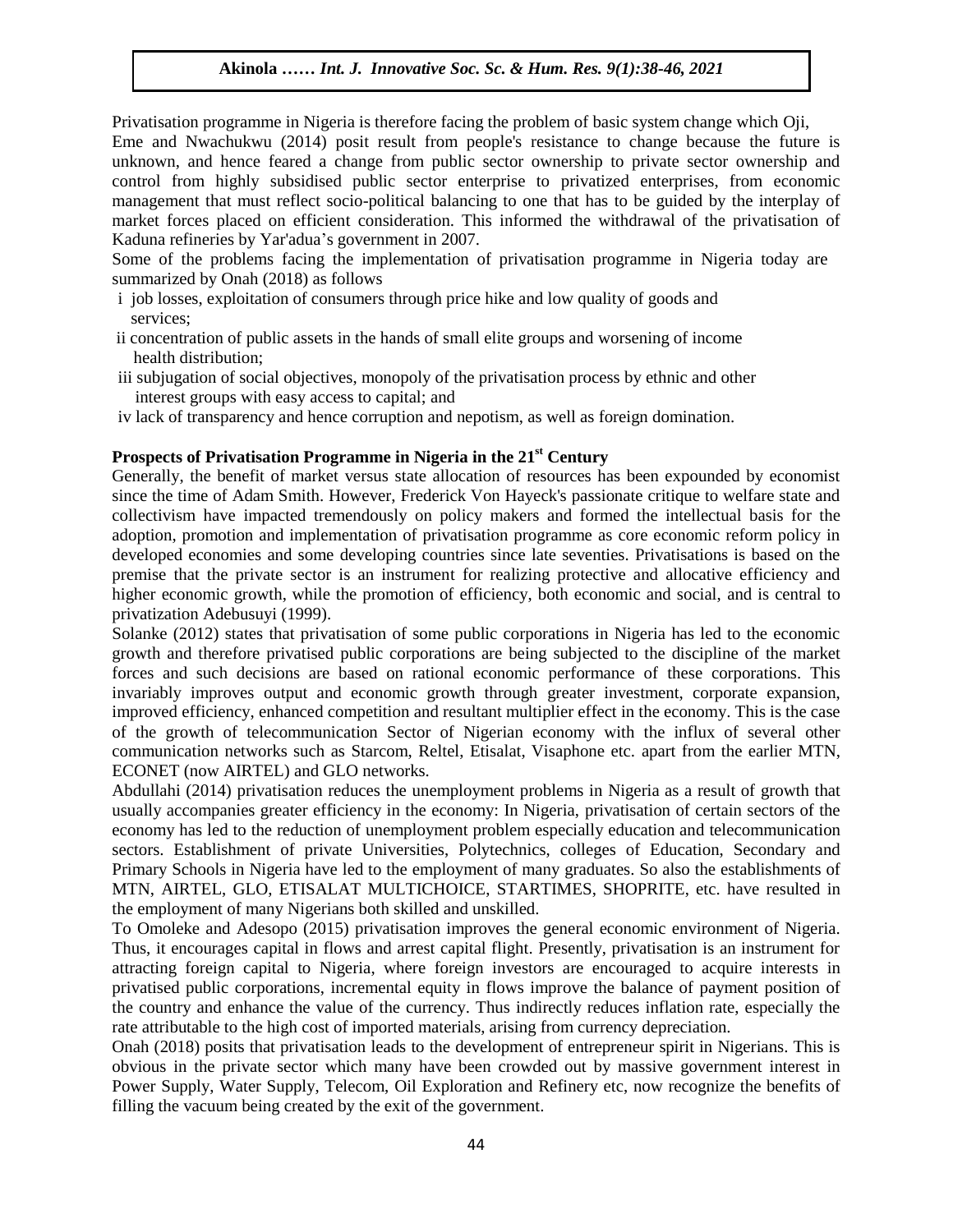Generally, the privatisation policy made some notable impact on the public finances of the government in Nigeria. For example, the reduction of public corporations by the number of corporations privatised has led to capital gains for Federal Government, to the extent that such gains increased the level of government fiscal receipts. Also, the reduction of the public corporations constitutes some reliefs to government with respect to the pressures on the public treasury in Nigeria.

### **Lessons from Advanced Economies in the Implementation of Privatisation Programme in the 21st Century**

For privatisation to transform the economy of Nigeria as it is in most Europe, Asia and American Countries, there is the need for the elite class and its entrepreneurial skills to change their orientations, become productive and interested in long term economic investment. Also, government should be mindful of the need for socialization of investment and its primary role to the citizenry. Drawing from the experiences of privatisation of urban services in Europe, Dhanji, and Branko (2010) cautioned that if privatisation is pushed too far, as being done in Nigeria, it would neglect the difference between the public as customer and citizen. They do not merely have the right to vote but also have the right to know, the right to explanation, the right to be listened to and the right to be involved. Public services and the actions of government rest ultimately, for their legitimacy, on the granting of consent and support from the public. Therefore, opportunities to exercise this wider citizenship should not be squeezed out by the rush to privatise.

In executing the privatisation agenda, Nigeria should take note that large private owned enterprises in developed capitalist societies have also collapsed examples are Enro, Woldcom and Xerox. Also Nigeria should learn from the privatization experience of Latin America which has led to popular uprising and mass protest. For example attempts at privatising seventeen electricity distributors in Ecuador collapsed in the face of massive political resistance. In Paraguay, mass protest forced the government to discontinue the \$400 million sale of the state phone company (Curven and Holms (2012).

Like other developed countries in the world, Nigeria government should introduce greater clarity objectives in viable corporations, improve accountability and administrative transparency, more focused emphasis upon performance in terms of efficiency and effectiveness as well as bringing together of the responsibilities of making speedy decision and accountability for the results.

#### **CONCLUDING REMARKS**

It is time for Nigeria to make bold and decisive moves toward an alternative development. Political will is the key to such moves. Without a leadership willing and able to explore alternative development policies little will happen. Government should reject all the failed policies advocated and imposed by the Bretton Wood Institutions in order for privatisation programme in Nigeria to yield definite results as expected. The common strand is that only public corporations which are economically viable and efficient are being privatised, while inefficient and dead corporations not sold are scheduled for future exercise. The inability of the privatising agencies to carry people and other relevant stakeholders, E.g. National Assembly, Nigerian Labour Congress, etc. along has implications for democracy in Nigeria.

#### **REFERENCES**

- Abdullahi, I. B. (2006) Privatisation of Public Enterprises: The Nigerian Experience in Sahu,
	- H.A. etal (ed) The National Question and Some Selected Topical Issues in Nigeria, Ibadan, Vintage Publishers Ltd.
- Adebusuyi, B.S. (1999) Restructuring Economics through Privatisation. A comparative Analysis, Nigerian Journal of Economic and Social Studies, Vol. 20, No3
- Akinbade, J.A (2004) Public Enterprises and Privatisation in Nigeria, Lagos Macak Books Ltd.
- Ani. A.A. (1998) Guided Privatisation in Nigeria, Being a Keynote Address at the Director's Forum of the Institute of Directors Forum (IOD) at the Metropolitan Club, Lagos.